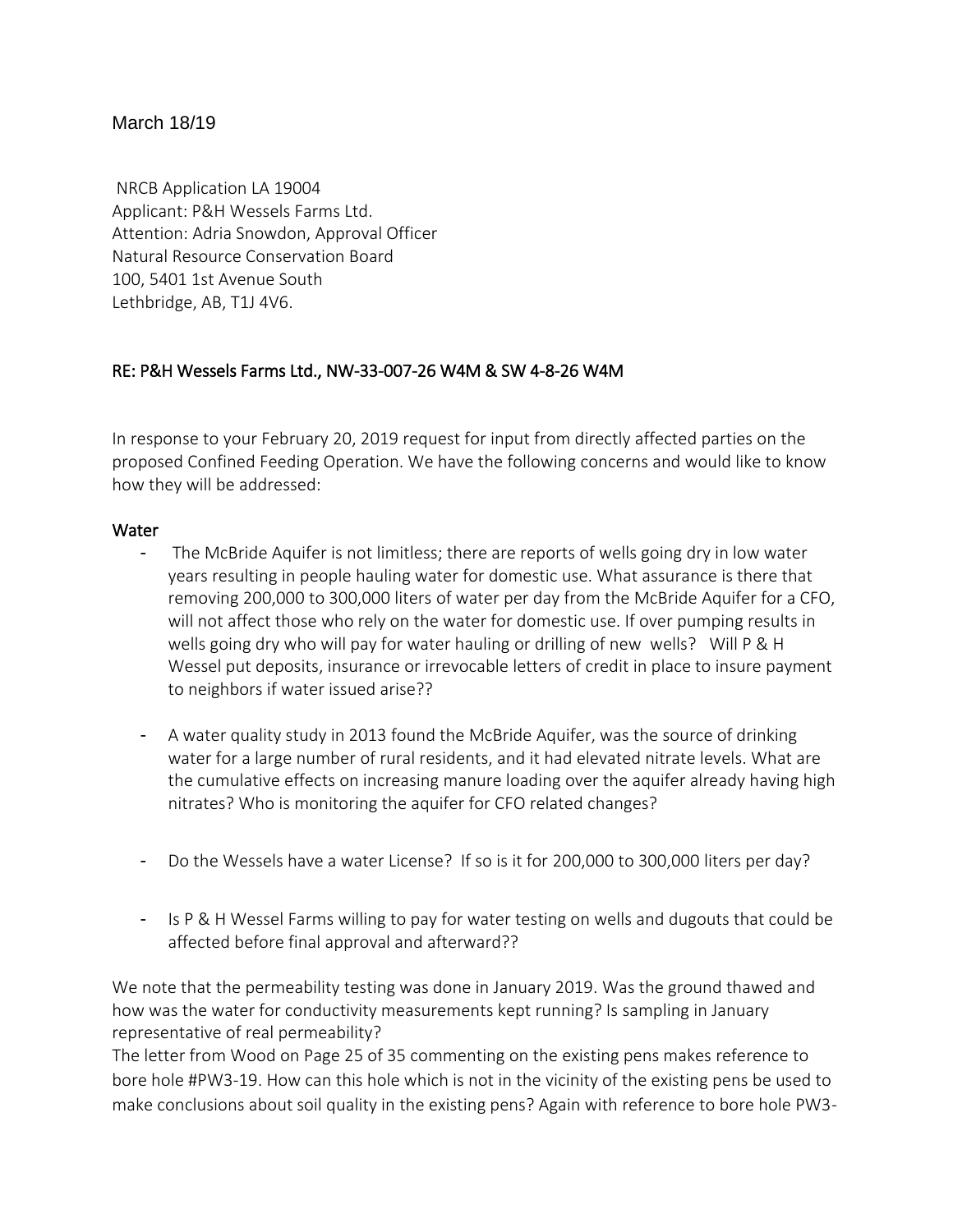19 the soil profile indicates sand and gravel at 2-3 meters, yet Wood concludes that there is "an equivalent to 41 m of naturally occurring material having a hydraulic conductivity of 1 X10-6 cm /S". How can both be true?

The soil profiles at the new proposed expansion site on NW33-7-26 indicate very thin clay layer (some locations less than 2 feet) over sand and gravel. How is that suitable for CFO pens? This does not appear to meet the soil requirements of Section 9.5 of AOPA. The catch basin appears to be at a higher elevation then the pens. Assuming the top clay layer of soil is removed to lower the basin level, the result will be a basin on sand and gravel over an unprotected aquifer. The soil profiles indicate the existing pens are on pit run gravel, and appear to drain into Hay coulee (a spring floodway) and a well. What kind of ongoing monitoring will be required to determine how the CFO is effecting downstream water?

### **Manure**

- The current practice in the area is to spread manure when the ground is frozen, or when a snowfall / rain event are imminent. Will this be allowed to continue? Is there an expectation that this will be monitored by the neighbors?
- Who will be looking at and monitoring the cumulative effects of increase manure spreading?
- It is our observation that local CFO pens are not cleaned regularly to a catch basin, instead the manure builds up in significant volume in each pen until it is directly spread to fields. As a result the permeability under the pens and the direct transfer of manure to the aquifer is an important concern not addressed by this application.
- Also is he going to be keeping records of manure spreading, as a records is suppose to be kept when deal with that much manure.
- The application lists the soil type as "Thin Black" for purposes of manure loading yet the soil profiles seem to indicate clay and gravel. Is there supporting documents to indicate there is Black soil in this area?

#### Roads

- MD of Willow Creek maintenance of Twp. Rd 80 has deteriorated over the years, with the CFO increasing north / south traffic across TWP Rd. 80 will there be increased provision for road maintenance and snow removal? Farm infrastructure in close proximity to the south side of the road with prevailing north east winds will result in significant snow drifts.

## Dead Cows

- The standard practice in this area is to dispose of dead animals in shallow pits. With a 2% loss rate there will be approximate 100 dead animals. Will NRCB be monitoring record to ensure these animals will not be disposed of in shallow pits over an already stressed vulnerable aquifer.